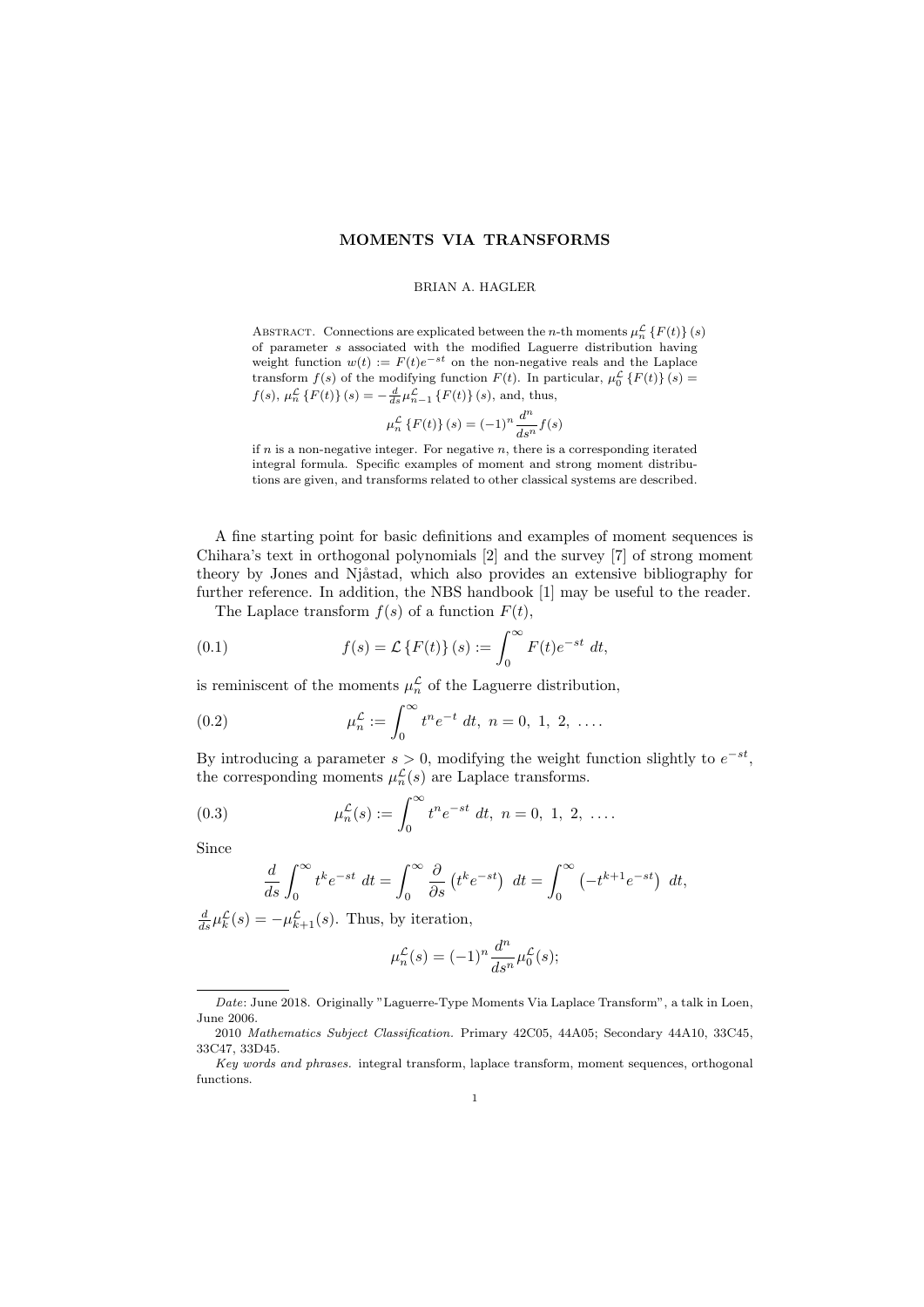that is,

(0.4) 
$$
\mu_n^{\mathcal{L}}(s) = (-1)^n \frac{d^n}{ds^n} \frac{1}{s} = \frac{n!}{s^{n+1}}, \ n = 0, 1, 2, \ \ldots.
$$

For example, with *s* = 1, we recover the formula for the *n*-th moment of the Laguerre distribution,  $\mu_n^{\mathcal{L}} = n!$ .

# 1. Laguerre-Type Moments Via Laplace Transform

In order to apply the previous ideas to strong moment bisequences such as

(1.1) 
$$
\int_0^\infty t^n t^{-1} e^{-t-1/t} dt, \ n = 0, \ \pm 1, \ \pm 2, \ \ldots,
$$

insert a real-valued modifying function  $F(t)$  with domain containing the nonnegative real numbers and consider the integrals

(1.2) 
$$
\mu_n^{\mathcal{L}}\left\{F(t)\right\}(s) := \int_0^\infty t^n F(t)e^{-st}dt.
$$

Applying elementary methods of calculus, if  $\mu_k^{\mathcal{L}}\left\{F(t)\right\}(s)$  and  $\mu_{k+1}^{\mathcal{L}}\left\{F(t)\right\}(s)$  exist, then

(1.3a) 
$$
\mu_{k+1}^{\mathcal{L}}\left\{F(t)\right\}(s) = -\frac{d}{ds}\mu_{k}^{\mathcal{L}}\left\{F(t)\right\}(s),
$$

and

(1.3b) 
$$
\mu_k^{\mathcal{L}} \{ F(t) \} (s) = \int_s^{\infty} \mu_{k+1}^{\mathcal{L}} \{ F(t) \} (x) dx.
$$

By Definitions  $(0.1)$  and  $(1.2)$ ,

$$
\mu_0^{\mathcal{L}}\left\{F(t)\right\}(s) := \int_0^\infty F(t)e^{-st} dt = f(s),
$$

and, hence, considering Equations (1.3), we have

**Theorem.** Let  $s > 0$ . If  $\mu_n^{\mathcal{L}} \{F(t)\}(s) := \int_0^\infty t^n F(t) e^{-st} dt$  is the n-th moment of *a* moment distribution function  $\psi$  and  $f(s)$  is the Laplace transform of  $F(t)$ , then

(1.4a) 
$$
\mu_0^{\mathcal{L}} \{ F(t) \} (s) = f(s),
$$

(1.4b) 
$$
\mu_n^{\mathcal{L}}\left\{F(t)\right\}(s) = (-1)^n \frac{d^n}{ds^n} f(s) \text{ for } n = 1, 2, 3, \dots,
$$

*and, furthermore, if ψ is a strong moment distribution function, then*

(1.4c) 
$$
\mu_n^{\mathcal{L}}\left\{F(t)\right\}(s) = I^{|n|}f(s) \text{ for } n = -1, -2, -3, \dots,
$$

where  $I^1 f(s) := \int_s^{\infty} f(x) dx$  and  $I^{|n|} f(s) := \int_s^{\infty} I^{|n|-1} f(x) dx$  for  $|n| > 1$ .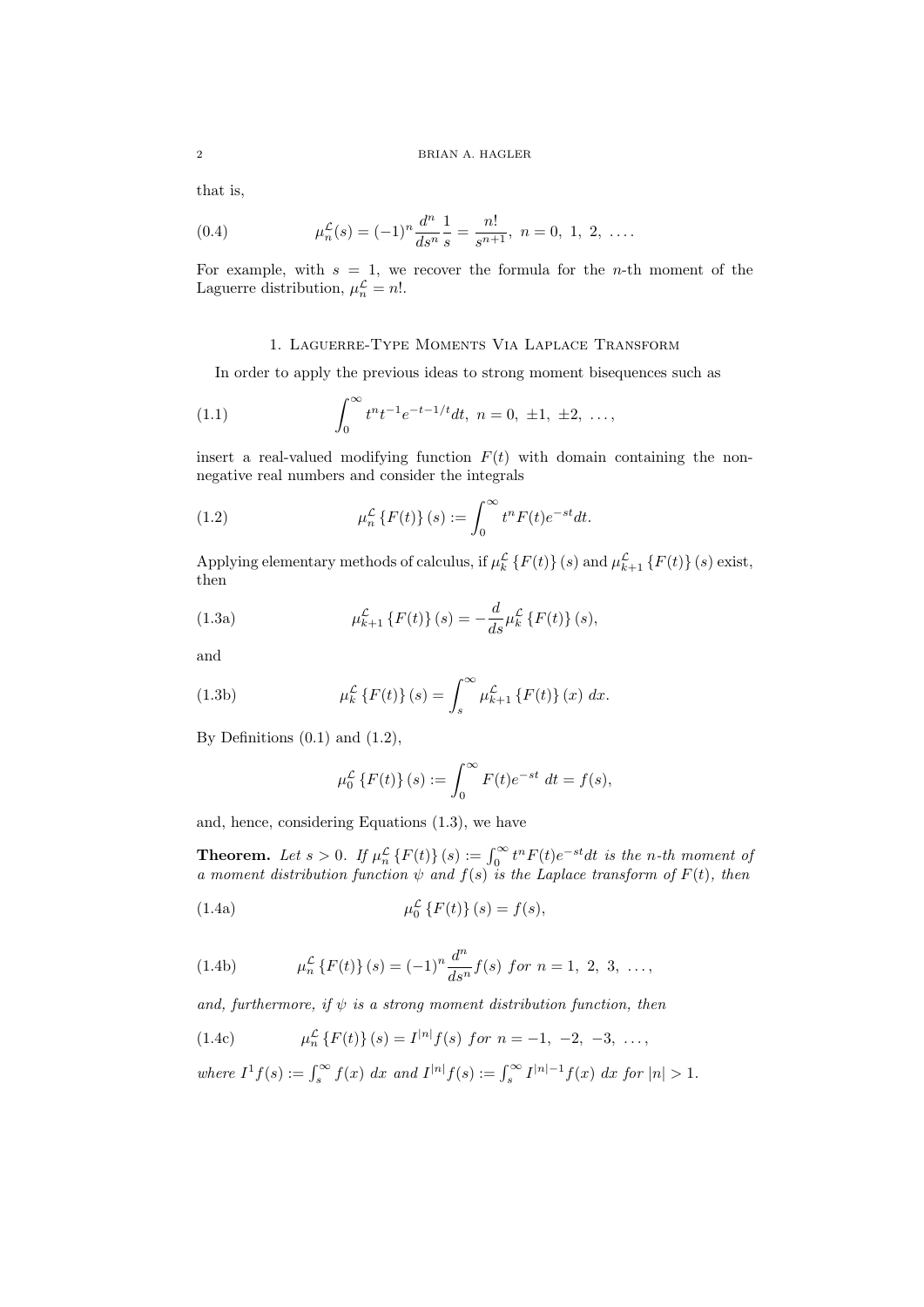# 2. Example

Reconsider (1.1), which can be rewritten as

$$
\mu_n^{\mathcal{L}} \left\{ t^{-1} e^{-1/t} \right\} (1) = \int_0^\infty t^{n-1} e^{-t-1/t} dt.
$$

These are the moments of a strong moment distribution function, and the Laplace transform of  $t^{-1}e^{-1/t}$  is known to be  $2K_0(2\sqrt{s})$ , where  $K_\nu(z)$  is a modified Bessel function of the second kind. By the theorem above,

(2.1a) 
$$
\mu_0^{\mathcal{L}} \left\{ t^{-1} e^{-1/t} \right\} (s) = 2K_0(2\sqrt{s}),
$$

(2.1b) 
$$
\mu_n^{\mathcal{L}} \left\{ t^{-1} e^{-1/t} \right\} (s) = (-1)^n \frac{d^n}{ds^n} 2K_0(2\sqrt{s}) \text{ for } n = 1, 2, 3, \dots,
$$

and

(2.1c) 
$$
\mu_n^{\mathcal{L}} \left\{ t^{-1} e^{-1/t} \right\} (s) = I^{|n|} 2K_0(2\sqrt{s}) \text{ for } n = -1, -2, -3, \dots,
$$

where  $I^1 2K_0(2\sqrt{s}) := \int_s^{\infty} 2K_0(2\sqrt{x}) dx$  and  $I^{|n|} 2K_0(2\sqrt{s}) := \int_s^{\infty} I^{|n|-1} 2K_0(2\sqrt{x}) dx$ for  $|n| > 1$ .

Now, using (2.1a), (1.3a), elementary calculus, and the known fact that  $\frac{d}{dz} \left( \frac{1}{z^n} K_n(z) \right) =$  $\frac{1}{z^n}K_{n+1}(z)$ , an induction argument shows that  $\mu_n^{\mathcal{L}}\left\{t^{-1}e^{-1/t}\right\}(s) = \frac{2}{\sqrt{s^n}}K_n(2\sqrt{s})$ for  $n = 0, 1, 2, \ldots$  Also, by a change of variables  $t \to 1/(sx)$ , it follows that  $\mu_{-n}^{\mathcal{L}}\left\{t^{-1}e^{-1/t}\right\}(s) = s^n\mu_n^{\mathcal{L}}\left\{t^{-1}e^{-1/t}\right\}(s)$ , and, subsequently,

(2.2) 
$$
\mu_n^{\mathcal{L}} \left\{ t^{-1} e^{-1/t} \right\} (s) = \int_0^\infty t^{n-1} e^{-st - 1/t} dt = \frac{2}{\sqrt{s^n}} K_{|n|} (2\sqrt{s})
$$

for 
$$
n = 0, \pm 1, \pm 2, \ldots
$$

A greater symmetry in these moments results when  $s = 1$ ; in particular,

(2.3) 
$$
\mu_{-n}^{\mathcal{L}} \left\{ t^{-1} e^{-1/t} \right\} (1) = \mu_n^{\mathcal{L}} \left\{ t^{-1} e^{-1/t} \right\} (1),
$$

since, in this case,

(2.4) 
$$
\mu_n^{\mathcal{L}} \left\{ t^{-1} e^{-1/t} \right\} (1) = \int_0^\infty t^{n-1} e^{-t-1/t} dt = 2K_{|n|}(2)
$$

*for*  $n = 0, \pm 1, \pm 2, \ldots$ 

Table 1 gives numerical values for these moments.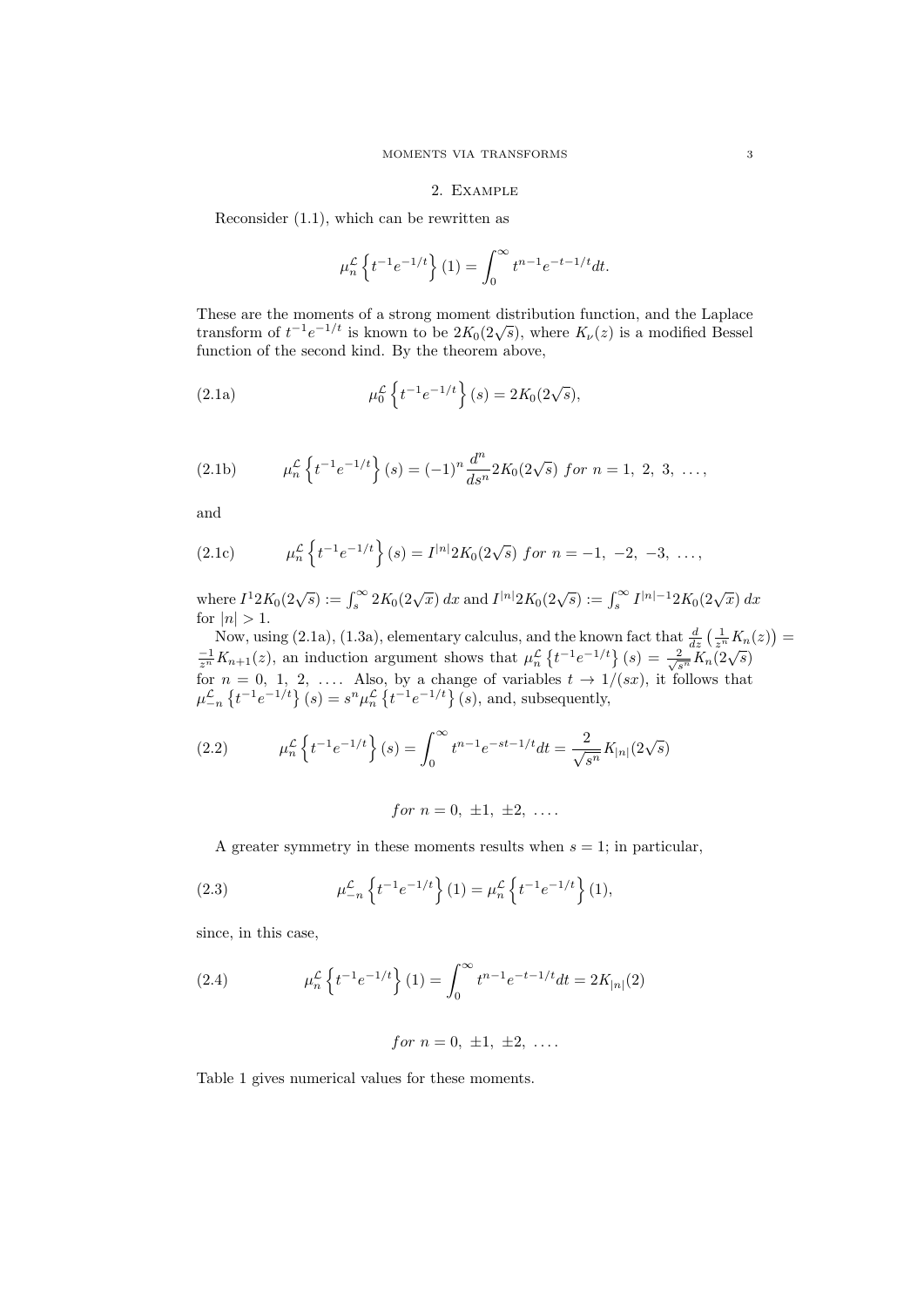Table 1. Numerical Values of the Moments

|         | $\mu_n^{\mathcal{L}}\left\{t^{-1}e^{-1/t}\right\}(1) = \int_0^\infty t^{n-1}e^{-t-1/t}dt = 2K_{ n }(2).$ |  |
|---------|----------------------------------------------------------------------------------------------------------|--|
|         | $n \mu_n^{\mathcal{L}} \left\{ t^{-1} e^{-1/t} \right\} (1)$                                             |  |
| 0       | 0.22779                                                                                                  |  |
| $+1$    | 0.27973                                                                                                  |  |
| $+2$    | 0.50752                                                                                                  |  |
| $\pm 3$ | 1.29477                                                                                                  |  |
| $+4$    | 4.39183                                                                                                  |  |
| $\pm 5$ | 18.86210                                                                                                 |  |

Remark: The recursion  $\mu_{n+1} = n\mu_n + \mu_{n-1}$  holds for  $n > 1$ .

TABLE 2. Moments  $\mu_n = \int_0^\infty t^n F(t) e^{-st} dt$ , Parameter  $s > 0$ .

| F(t)                                           | $\mu_n$                                                   | <i>Comments</i>                             |
|------------------------------------------------|-----------------------------------------------------------|---------------------------------------------|
| $t^{-1}e^{-1/t}$                               | $\frac{2}{\sqrt{s^n}}K_{ n }(2\sqrt{s})$                  | modified Bessel function $K_{\nu}(z)$       |
| $\frac{1}{\sqrt{\pi t}}e^{-1/t}$               | $(-1)^n \frac{d^n}{ds^n} \frac{e^{-2\sqrt{s}}}{\sqrt{s}}$ | $n \geq 0$                                  |
|                                                | $I^{ n } \frac{e^{-2\sqrt{s}}}{\sqrt{s}}$                 | $n < 0$ , see Note below                    |
| $\frac{k}{2\sqrt{\pi t^3}}e^{\frac{-k^2}{4t}}$ | $(-1)^n \frac{d^n}{ds^n} e^{-k\sqrt{s}}$                  | $0 < k < \infty$ , $n > 0$                  |
|                                                | $I^{ n }e^{-k\sqrt{s}}$                                   | $n < 0$ , see Note below                    |
| $[1+ t-k /(t-k)]/2$                            | $\frac{e^{-sk}}{s}\sum_{i=0}^n\binom{n}{i}k^js^{j-n}$     | $0 \leq k \leq \infty$ , $n \geq 0$         |
|                                                | $I^{ n }\frac{e^{-sk}}{e^{-s}}$                           | $0 < k < \infty$ , $n < 0$ , see Note below |
| $\mathbf{1}$                                   | $\frac{n!}{s^{n+1}}$                                      | $n = 0, 1, 2, \ldots$                       |
| $t^m$                                          | $\frac{\Gamma(m+n+1)}{s^{m+n+1}}$                         | $m+n+1>0$ , gamma function $\Gamma(z)$      |

Note:  $I^1 f(s) := \int_s^{\infty} f(x) dx$  and  $I^{|n|} f(s) := \int_s^{\infty} I^{|n|-1} f(x) dx$  for  $|n| > 1$ .

### 3. Further Examples and Transforms

A few formulas, including (2.2), for the moments of modified Laguerre distributions which can be obtained via the above theorem are given in Table 2.

Other integral transformations can be employed to obtain formulas for moment sequences, but more than a cursory glance is beyond the goals of the present article. Several extensions of the one just explicated are possible. For distributions associated with a weight function  $w(t)$  on an interval *I*, investigations lead back to parameterized moment functionals  $M$  similar to the Laplace transform; specifically,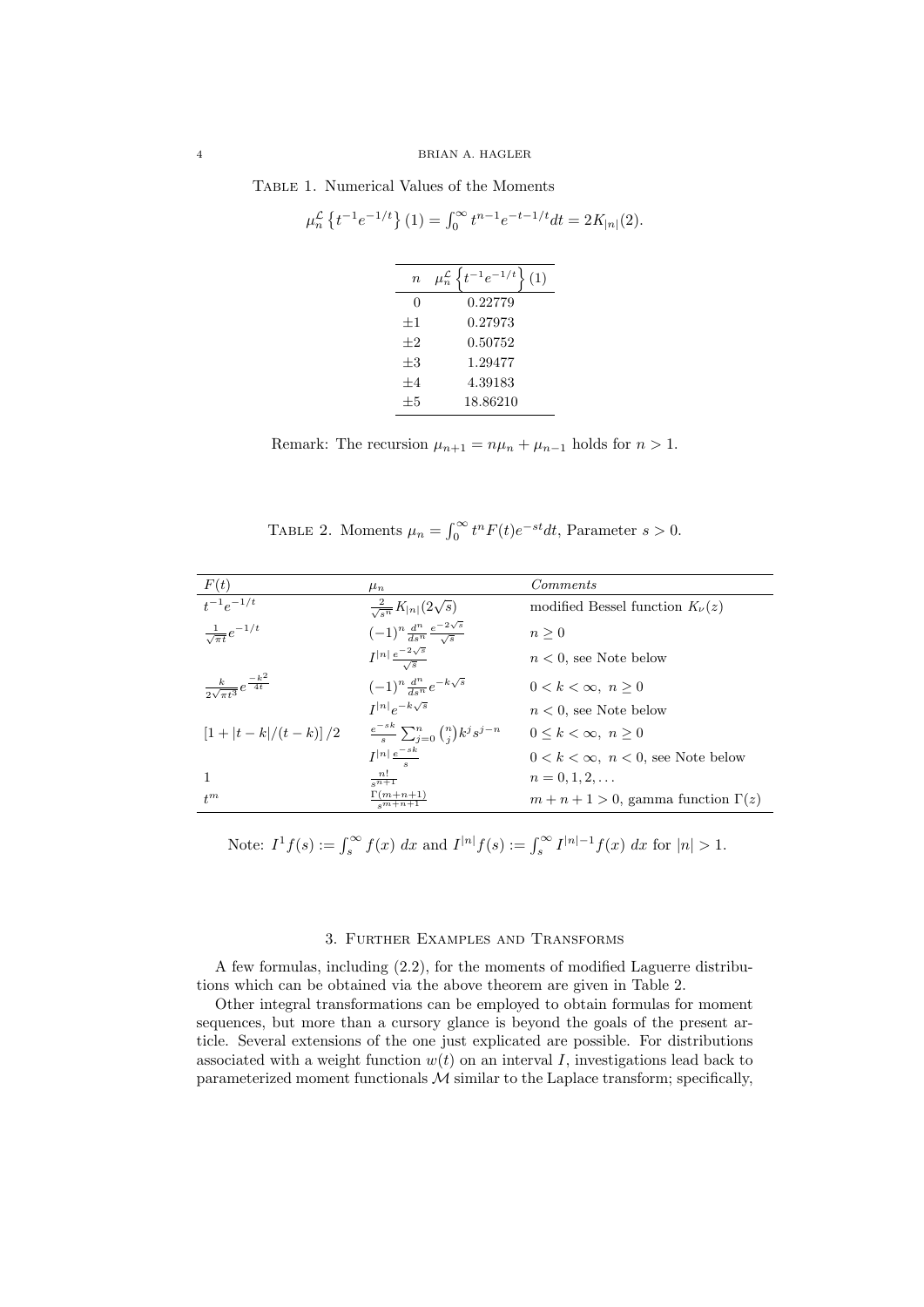(3.1a) 
$$
\mathcal{M}\left\{F(t)\right\}(s) := \int_I F(t)w(t)e^{(1-s)t} dt,
$$

whose moments

(3.1b) 
$$
\mu_n^{\mathcal{M}} \{ F(t) \} (s) := \int_I t^n F(t) w(t) e^{(1-s)t} dt
$$

satisfy

(3.1c) 
$$
\mu_{n+1}^{\mathcal{M}}\left\{F(t)\right\}(s) = -\frac{d}{ds}\mu_{n}^{\mathcal{M}}\left\{F(t)\right\}(s).
$$

As desired, when  $w(t) = e^{-t}$  and *I* is the non-negative reals,  $\mathcal{M} = \mathcal{L}$  and  $\mu_n^{\mathcal{M}} \{F(t)\}(s) =$  $\mu_n^{\mathcal{L}}\left\{F(t)\right\}(s).$ 

With  $w(t) = (1 - t)^{\alpha}(1 + t)^{\beta}$  on  $I = (-1, 1)$ , the transform and moments from (3.1) in the classical Jacobi case are

(3.2a) 
$$
\mathcal{P}^{(\alpha,\beta)}\left\{F(t)\right\}(s) := \int_{-1}^{1} F(t)(1-t)^{\alpha}(1+t)^{\beta}e^{(1-s)t}dt \quad (Jacobi)
$$

and

(3.2b) 
$$
\mu_n^{\mathcal{P}^{(\alpha,\beta)}}\left\{F(t)\right\}(s) := \int_{-1}^1 t^n F(t)(1-t)^\alpha (1+t)^\beta e^{(1-s)t} dt.
$$

For example, various choices of the parameters  $\alpha$  and  $\beta$  give transforms associated with the Legendre and Chebyshev distributions,

(3.3) 
$$
\mathcal{P}\left\{F(t)\right\}(s) := \int_{-1}^{1} F(t)e^{(1-s)t}dt \quad (Legendre)
$$

and

(3.4) 
$$
\mathcal{T}\left\{F(t)\right\}(s) := \int_{-1}^{1} F(t) \frac{e^{(1-s)t} dt}{\sqrt{1-t^2}} \quad (Chebyshev).
$$

Of course, integral transformations which may or may not reduce to the Laplace transform as discussed previously can be considered. One may wish to preserve certain aspects of the distributions and moments that may not carry over using (3.1). For example,

(3.5) 
$$
\mathcal{H}\left\{F(t)\right\}(s) := \int_{-\infty}^{\infty} F(t)e^{-st^2}dt \quad (Hermite)
$$

can be examined with one eye on the look out for the relationship to the Laguerre case involving the Laplace transform. Here, the relation

(3.6) 
$$
\mu_{n+2}^{\mathcal{H}}\left\{F(t)\right\}(s) = -\frac{d}{ds}\mu_n^{\mathcal{H}}\left\{F(t)\right\}(s)
$$

between the moments

(3.7) 
$$
\mu_n^{\mathcal{H}}\left\{F(t)\right\}(s) := \int_{-\infty}^{\infty} t^n F(t)e^{-st^2}dt
$$

exists, which in the case that  $F$  is an even function will retain symmetry of the Hermite distribution.